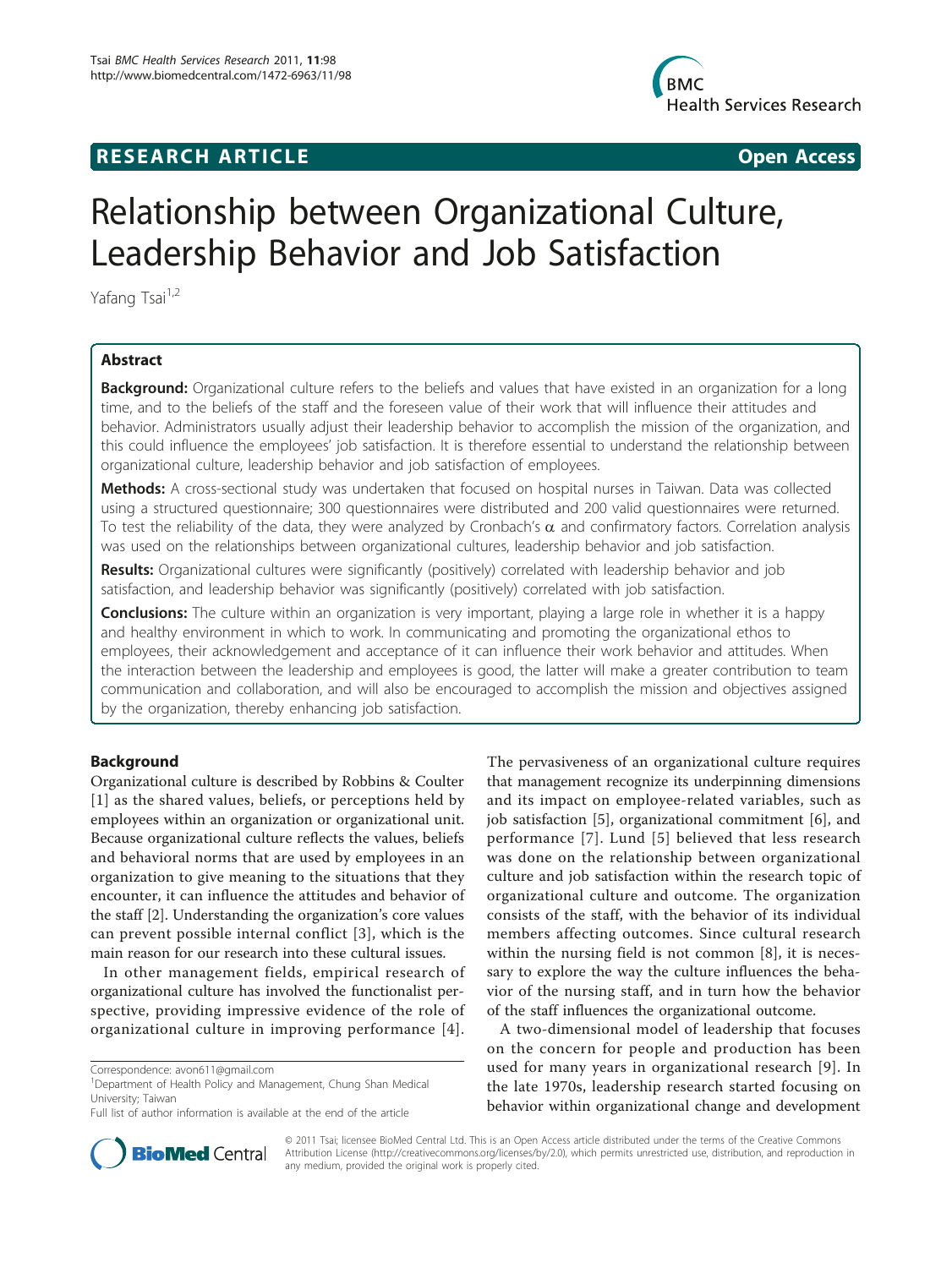[[10\]](#page-8-0). Leadership implies authority in the broadest sense of the word and not simply the power to wield the stick [[11\]](#page-8-0). It is based on objective factors, such as managerial ability, and more subjective characteristics that include personal qualities of the leaders. The factors are of even greater importance given the current emerging culture of the nurse who has a clear and assertive vision about the nature of clinical practice [[12\]](#page-8-0).

Currently, there is a shortage of nurses in clinical care, and good leaders can help any attrition. Furthermore, the leadership skills of nurse administrators can contribute to the success of their organization [\[13\]](#page-8-0). Leadership is of increasing importance in clinical nursing [[14\]](#page-8-0). Although leadership and organizational culture constructs have been well studied, the relationship between them has not been established in the field of nursing [[6\]](#page-8-0). This study explores the relationship between organizational culture and leadership behavior.

Berson & Linton [[15\]](#page-8-0) discovered that within the research & development (R&D) and administrative environments, leadership behavior of a manager is closely related to work satisfaction of the employees. Nielsen et al. [[16](#page-8-0)] have stated that leadership behavior and job satisfaction will depend on the organizational context; therefore another objective of this research was to understand how the leadership behavior of the administrator in different organizational cultures affects job satisfaction. Casida & Pinto-Zipp [[17](#page-8-0)] explored how nurses felt about the relationship between leadership and organizational culture, and found them to be correlated. Although the data indicated that the development of an organizational culture is related to the behavior of its leaders, the results failed conclude whether this affected their attitudes or behavior as employees. From the nursing administration perspective, the normal course of action taken to influence employee behavior and achieve the objectives set by the administrators comes through administrative management. Therefore, as well as discussing the relationship between leadership behavior and organizational culture, this research will investigate the effect of leader behavior and organizational culture towards employee job satisfaction. The findings clearly show that hospital administrators should be concerned about the effects of leadership behavior and organizational culture on the attitude towards work of their employees. This should help administrators alter their behavior in order to maintain a good mutual relationship with their subordinates, improving their working attitude and, more importantly, reducing potential conflicts.

## Relationship between organizational culture and leadership behavior

Culture is socially learned and transmitted by members; it provides the rules for behavior within organizations [\[18](#page-8-0)].

The definition of organizational culture is of the belief that can guide staff in knowing what to do and what not to do, including practices, values, and assumptions about their work [\[19](#page-8-0)]. The core values of an organization begin with its leadership, which will then evolve to a leadership style. Subordinates will be led by these values and the behavior of leaders, such that the behavior of both parties should become increasingly in line. When strong unified behavior, values and beliefs have been developed, a strong organizational culture emerges. Leaders have to appreciate their function in maintaining an organization's culture. This would in return ensure consistent behavior between members of the organization, reducing conflicts and creating a healthy working environment for employees [\[20\]](#page-8-0).

Hypothesis 1- Organizational culture is positively correlated with leadership behavior.

## Relationship between leadership behavior and job satisfaction

Job satisfaction has been associated with nurses who perceive their managers as supportive and caring. A supportive manager shares values, believes in a balance of power, and provides opportunities for open dialogue with nurses [[21\]](#page-8-0), which in turn reduces the chances of internal conflicts. This type of leader is successful in his or her role and is supportive and responsive to clinical nurses, thereby preserving power and status within the hospital system. Such leaders are valued throughout the organization and have executive power to do what they see as necessary to create a positive environment for nursing [\[22](#page-8-0)]. Accordingly, they have a measurable effect on the morale and job satisfaction of nurses [\[23](#page-8-0)].

Hypothesis 2 - Leadership behavior is positively correlated with job satisfaction.

## Relationship between organizational culture and job satisfaction

Organizational culture expresses shared assumptions, values and beliefs, and is the social glue holding an organization together [[24](#page-8-0)]. A strong culture is a system of rules that spells out how people should behave [[25](#page-8-0)]. An organization with a strong culture has common values and codes of conduct for its employees, which should help them accomplish their missions and goals. Work recognition and job satisfaction can be achieved when employees can complete the tasks assigned to them by the organization.

Hypothesis 3 -.Organizational culture is positively correlated with job satisfaction.

## The measurement of organizational culture, leadership behavior and job satisfaction

A structured questionnaire was compiled based on similar studies published in international journals [[26](#page-8-0),[27](#page-8-0)].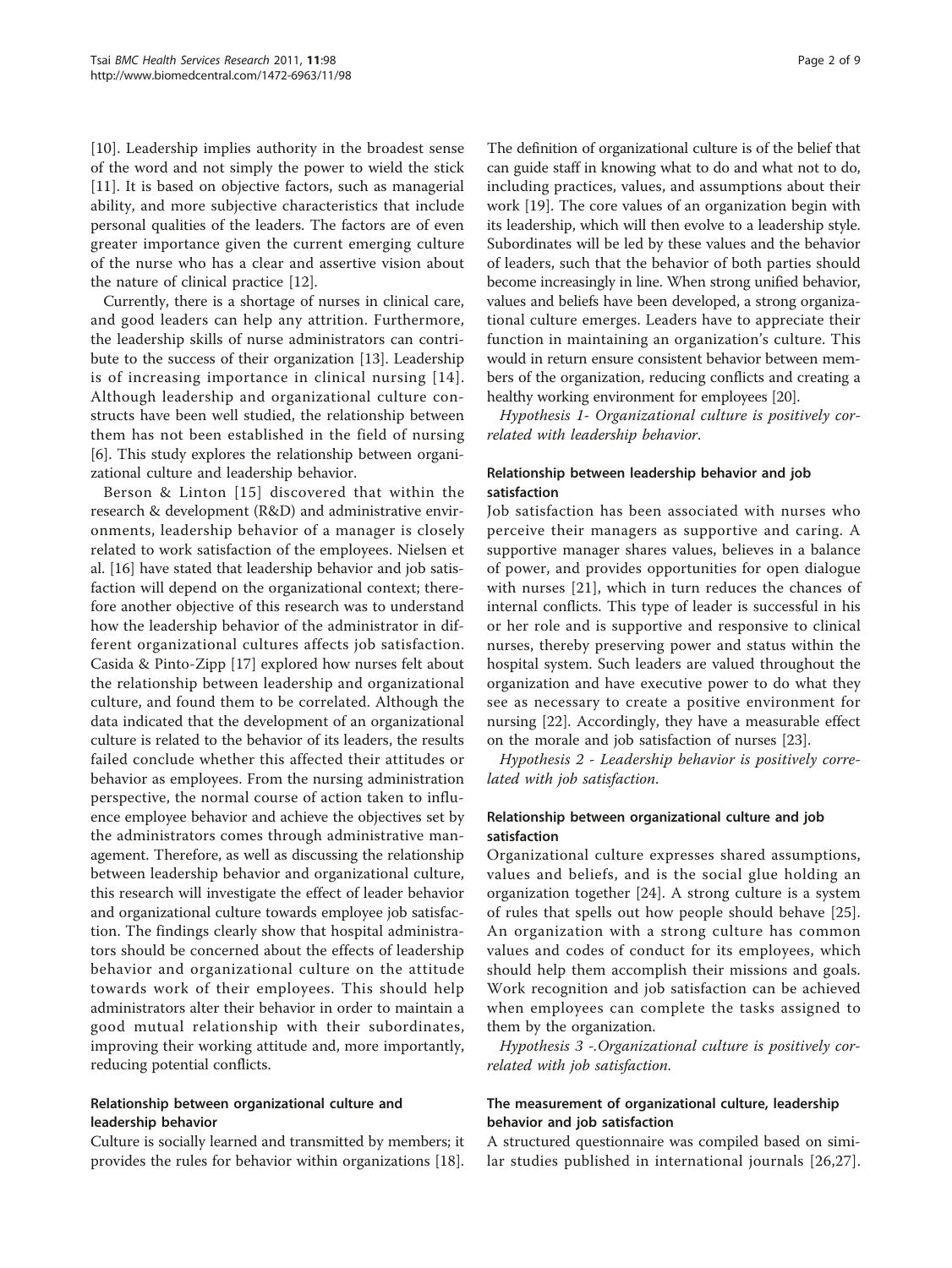Twenty-three factors regarding organizational culture were taken from Tsui et al. [\[26\]](#page-8-0), a study based on two groups of MBA students from two universities in Beijing, China. Our research was focused on clinical nurses in hospitals; therefore, refinements were made to the questionnaire designed by Tsui et al. [[26](#page-8-0)] to cater for our particular research objective. The study invited three directors or supervisors from the medical center to validate the questionnaire. Lastly, there were 22 questions in the organizational culture section.

Thirty items regarding leadership behavior were taken from Strange & Mumford [[27\]](#page-8-0), and the questions structured using this literature. However, the proposed test was not empirically studied. Nurses from hospital A were used as a pilot study sample. Four question items were deleted to improve the validity of the questionnaire: "People will have an extreme reaction to the leader"; "Followers will sacrifice themselves for the leader and/or the leader's vision"; "The leader is motivated by the accomplishment of his vision"; and "The leader will take into account the needs of the organization in his decision making."

Vroom [[28\]](#page-8-0) classified job satisfaction into 7 dimensions: organizational, promotion, job content, superior, reward, working environment and working partners. We took into consideration that nurses' salary increases are based on promotion. Furthermore, a large number of variables in organization culture and leadership behavior were covered by this research. To prevent too few number nurses from responding to the questionnaires, we asked only 4 job satisfaction dimensions out of a total of 12 items: job recognition, reward and welfare, superior and working partners.

### Methods

## Study Design

A cross-sectional study was conducted in two hospitals in Central Taiwan.

### Data Source and Analysis

We employed self-administered questionnaires to collect research data. Data was collected between October 1 and November 30, 2008. We selected 2 hospitals as our sample target and appointed a designated person at each to issue questionnaires to employees. The number of questionnaires issued depended on the designated person. The questionnaires were completed voluntarily by all respondents. During the research period, there were 325 nurses in hospital A; 100 questionnaires were distributed, and 57 valid questionnaires were returned. In hospital B there were a total of 572 nurses; 200 questionnaires were distributed, and 143 valid questionnaires were returned (total return rate 66.7%).

Of the subjects, 99.5% were female, 83.5% single or never married, 35.5% had a tenure at the hospital of 1-2 years, and 45.0% had had a college-level education. The majority of employees at the hospitals were general nurses (89.5%), and the average age was between 21 and 30 years (82.5%)(see Table 1).

All data were analyzed using the SPSS 17.0 software package. Cronbach's  $\alpha$  coefficient was used to assessed the internal consistency reliability of scales. To explore the factor construct of scale, a series of exploratory factor analysis (EFA) were employed. Correlation analysis was used to test for the relationships among subscales of organizational culture, leadership behavior and job satisfaction scale. Finally, a series of regression analysis were used to identify the proposed hypotheses. For H1 and H3, two sets of simple linear regression were used to assess the association between independent variable and dependent variable. For H2, hierarchical regression analysis was used to assess the independent association between leadership behavior and job satisfaction after controlling for the effect of organizational culture. Partial  $R^2$  ( $\Delta R^2$ ), F test and standardized regression coefficient  $(\beta)$  and their test statistics (t value) were reported in all regression analysis.

|  |  | Table 1 Participant Demographics |
|--|--|----------------------------------|
|--|--|----------------------------------|

| <b>Variables</b>                   | <b>Number</b>  | $\%$ |
|------------------------------------|----------------|------|
| Gender ( $n = 200$ )               |                |      |
| Female                             | 199            | 99.5 |
| Male                               | $1*$           | 0.5  |
| Marital status ( $n = 200$ )       |                |      |
| Married                            | 33             | 16.5 |
| Single, never married              | 167            | 83.5 |
| Tenure $(n = 200)$                 |                |      |
| $<$ 1 years                        | 42             | 21.0 |
| 1-2 years                          | 71             | 35.5 |
| 3-4 years                          | 36             | 18.0 |
| 5-6 years                          | 13             | 6.5  |
| 7-9 years                          | 27             | 13.5 |
| $>= 10$ years                      | 11             | 5.5  |
| Educational level ( $n = 200$ )    |                |      |
| College                            | 90             | 45.0 |
| University                         | 62             | 31.0 |
| Postgraduate                       | 48             | 24.0 |
| Position in hospital ( $n = 200$ ) |                |      |
| General Nurse                      | 179            | 89.5 |
| Head Nurse                         | 21             | 10.5 |
| Age (years, $n = 200$ )            |                |      |
| $21 - 30$                          | 165            | 82.5 |
| $31 - 40$                          | 33             | 16.5 |
| $41 - 50$                          | $\overline{2}$ | 1.0  |

Note:\* The gender of the majority nurses in Taiwan are female. Within the research sample there is only 1 male nurse.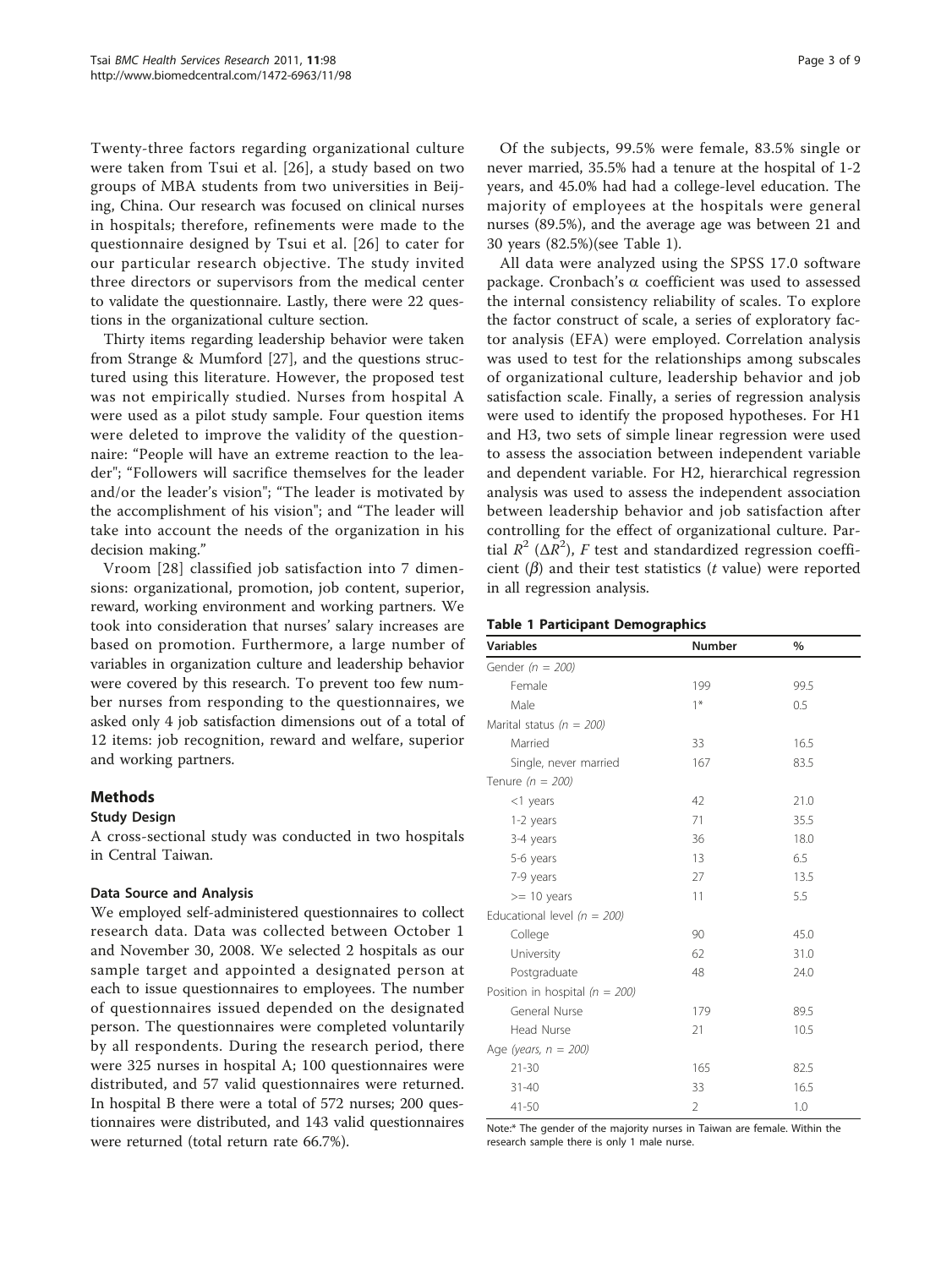#### <span id="page-3-0"></span>**Measurement**

Given the latent character of the variables considered in the study, we used multi-item, 5-point Likert-type scales (1='strongly disagree' and 5='strongly agree'). After reliability analysis, the Cronbach's  $\alpha$  of the organizational culture scale was 0.958 (22 items). The Cronbach's  $\alpha$  of the leadership behavior scale was 0.966 (26 items), and for job satisfaction 0.855 (12 items).

The questionnaires used exploratory factor analysis. We extracted 4 factors from the organizational culture via principal component analysis, used the Varimax of the rotation method, and named them: employee orientation, customer focus, emphasizing responsibility, and emphasizing cooperation. We extracted 4 factors from leadership behavior and named them: leader's encouragement and supportiveness to subordinates, leader giving subordinates a clear vision and trust, leader's behavior is consistent with organization's vision, and

leader is persuasive in convincing subordinates to acknowledge the vision. We extracted factors for job satisfaction and called them: working partners, rewards and welfare, superior and job recognition.

## Results

## Descriptive statistics

The average score for organizational culture was between 3.73 and 3.19, but the highest score was 3.73: "satisfying the need of customers at the largest scale." The second highest score was 3.68: "the profit of the customer is emphasized extremely." The lowest score was 3.19: "concern for the individual development of employees" (see Table 2).

The average score for leadership behavior was between 3.77 and 3.42, where 2 items scored the highest score at 3.77: "the leader will act accordingly with a certain 'vision' that specifies a better future state", and "the

Table 2 Mean and Standard Division and the Factor Analysis of Organizational Culture, Leadership Behavior and Job Satisfaction

| <b>Dimensions</b>                   | <b>Items</b>                                               |      | Mean Standard<br><b>Division</b> | Factor<br>Loading | <b>Rotation</b><br>Sums of<br>squared<br>loadings<br>total | explained<br>(%) | Percentage Percentage of<br>of variance cumulative<br>variance<br>explained (%) |
|-------------------------------------|------------------------------------------------------------|------|----------------------------------|-------------------|------------------------------------------------------------|------------------|---------------------------------------------------------------------------------|
| Employee orientation<br>(OC1)       | Concerning for the individual<br>development of employees. | 3.19 | 0.926                            | 0.748             | 4.543                                                      | 20.651           | 20.651                                                                          |
|                                     | ■ Caring about opinions from employees.                    | 3.18 | 0.960                            | 0.778             |                                                            |                  |                                                                                 |
|                                     | Adopting high-tech bravely.                                | 3.20 | 0.895                            | 0.604             |                                                            |                  |                                                                                 |
|                                     | Having a clear standard on praise and<br>punishment.       | 3.24 | 0.985                            | 0.776             |                                                            |                  |                                                                                 |
|                                     | Possessing a comprehensive system and<br>regulations.      | 3.21 | 0.885                            | 0.806             |                                                            |                  |                                                                                 |
|                                     | Setting clear goals for employees.                         | 3.23 | 0.891                            | 0.766             |                                                            |                  |                                                                                 |
| Customer focus<br>(OC2)             | Sincere customer service.                                  | 3.50 | 0.908                            | 0.693             | 4.292                                                      | 19.509           | 40.159                                                                          |
|                                     | ■ Customer is number one.                                  | 3.60 | 0.962                            | 0.781             |                                                            |                  |                                                                                 |
|                                     | Providing first class service to customers.                | 3.62 | 0.943                            | 0.740             |                                                            |                  |                                                                                 |
|                                     | The profit of the customer is emphasized<br>extremely.     | 3.68 | 0.855                            | 0.785             |                                                            |                  |                                                                                 |
|                                     | Developing new products and services<br>continuously.      | 3.61 | 0.873                            | 0.779             |                                                            |                  |                                                                                 |
|                                     | Ready to accept new changes.                               | 3.50 | 0.874                            | 0.606             |                                                            |                  |                                                                                 |
| Emphasizing responsibility<br>(OC3) | Consideration among employees.                             | 3.66 | 0.785                            | 0.644             | 4.100                                                      | 18.638           | 58.797                                                                          |
|                                     | Satisfying the need of customers at the<br>largest scale.  | 3.73 | 0.806                            | 0.678             |                                                            |                  |                                                                                 |
|                                     | Emphasizing innovation.                                    | 3.42 | 0.810                            | 0.670             |                                                            |                  |                                                                                 |
|                                     | ■ Keeping strictly working disciplines.                    | 3.63 | 0.822                            | 0.750             |                                                            |                  |                                                                                 |
|                                     | Showing social responsibility.                             | 3.58 | 0.858                            | 0.631             |                                                            |                  |                                                                                 |
|                                     | Emphasizing on economic and social<br>profits.             | 3.49 | 0.857                            | 0.618             |                                                            |                  |                                                                                 |
| Emphasizing cooperation<br>(OC4)    | Consideration among employees.                             | 3.38 | 0.849                            | 0.850             | 3.534                                                      | 16.065           | 74.862                                                                          |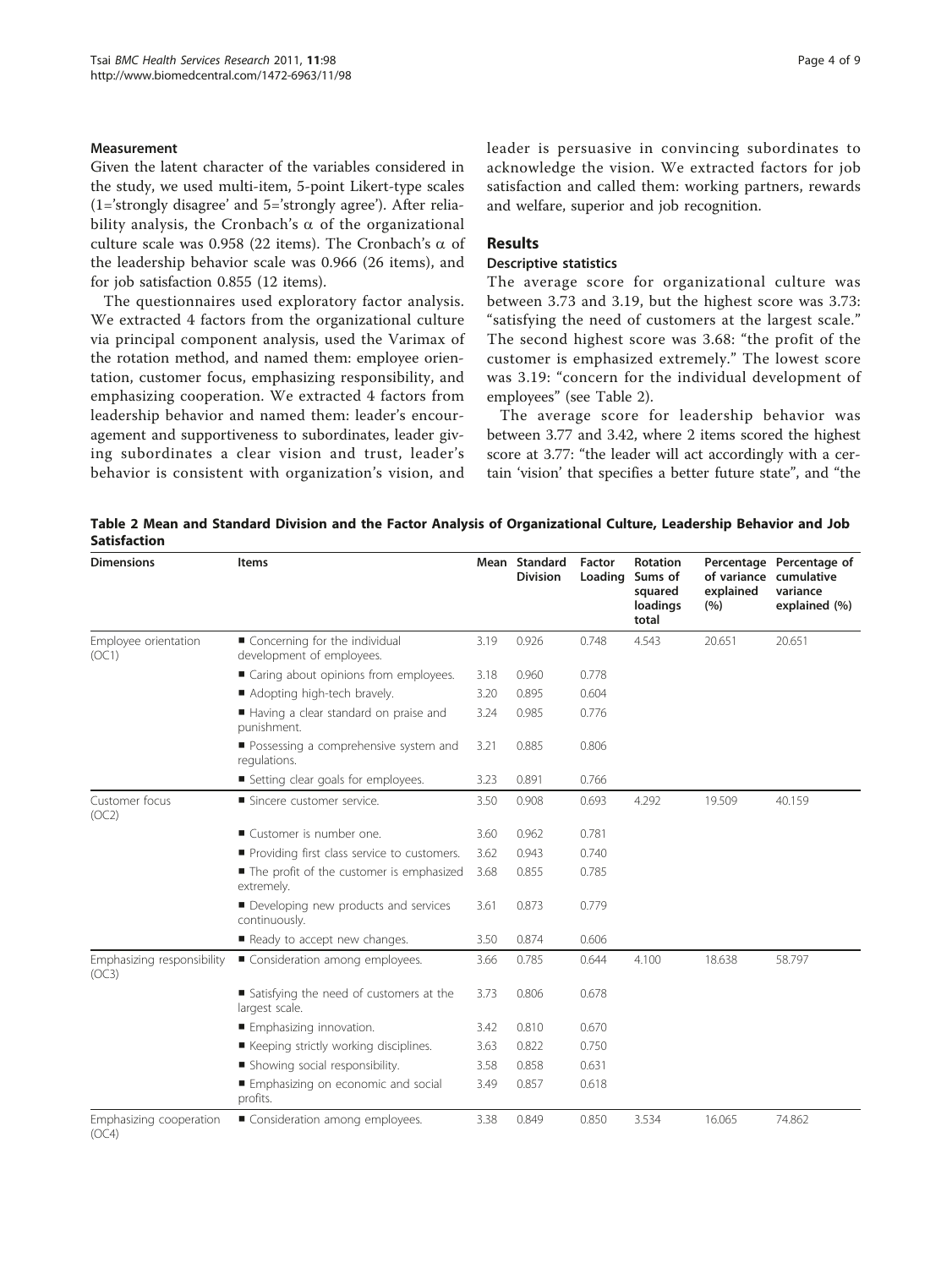## Table 2 Mean and Standard Division and the Factor Analysis of Organizational Culture, Leadership Behavior and Job Satisfaction (Continued)

|                                                                      | Satisfying the need of customers at the<br>largest scale.                                                                                                                                                                      | 3.59 | 0.840 | 0.797 |        |        |        |
|----------------------------------------------------------------------|--------------------------------------------------------------------------------------------------------------------------------------------------------------------------------------------------------------------------------|------|-------|-------|--------|--------|--------|
|                                                                      | Emphasizing innovation.                                                                                                                                                                                                        | 3.62 | 0.830 | 0.789 |        |        |        |
|                                                                      | ■ Keeping strictly working disciplines.                                                                                                                                                                                        | 3.54 | 0.838 | 0.667 |        |        |        |
| Leader's encouragement<br>and supportive to<br>subordinates<br>(LB1) | The leader will express high performance<br>expectations for followers.                                                                                                                                                        | 3.58 | 0.772 | 0.671 | 0.6959 | 26.766 | 26.766 |
|                                                                      | The leader will communicate a high<br>degree of confidence in the followers'<br>ability to meet expectations.                                                                                                                  | 3.64 | 0.827 | 0.678 |        |        |        |
|                                                                      | The leader will demonstrate behaviors<br>that selectively arouse unconscious<br>achievement, power, and affinitive motives<br>of followers when these motives are<br>specifically relevant to the attainment of the<br>vision. | 3.61 | 0.862 | 0.767 |        |        |        |
|                                                                      | Leadership occurs through articulation of 3.61<br>the vision and accomplishments that<br>pertain to vision attainment.                                                                                                         |      | 0.923 | 0.757 |        |        |        |
|                                                                      | Followers are attracted to the leader<br>himself.                                                                                                                                                                              | 3.64 | 0.886 | 0.692 |        |        |        |
|                                                                      | For the leader to be effective there must<br>be some catalyst to make the followers<br>open to the leader and her/his vision.                                                                                                  | 3.43 | 0.818 | 0.725 |        |        |        |
|                                                                      | The leader will allow followers the<br>autonomy to make their own decisions but<br>will influence them to make decisions in<br>line with her/his vision.                                                                       | 3.60 | 0.862 | 0.705 |        |        |        |
|                                                                      | The leader will back up orders with<br>justification based on the goodness of her/<br>his vision.                                                                                                                              | 3.62 | 0.831 | 0.710 |        |        |        |
|                                                                      | Followers are directly influenced by the<br>leader and their personal relationship with<br>her/him.                                                                                                                            | 3.44 | 0.836 | 0.667 |        |        |        |
|                                                                      | The leader cares about his image and<br>plays to the desires of followers.                                                                                                                                                     | 3.53 | 0.902 | 0.674 |        |        |        |
|                                                                      | The leader will take an interest in all<br>current and potential followers.                                                                                                                                                    | 3.65 | 0.808 | 0.499 |        |        |        |
|                                                                      | Followers are devoted and unquestioning<br>of the leader.                                                                                                                                                                      | 3.54 | 0.749 | 0.566 |        |        |        |
| Leader giving subordinate<br>her/his clear vision (LB2)              | The leader will negotiate her/his ideas<br>when it benefits her/his image or her/his<br>vision.                                                                                                                                | 3.66 | 0.822 | 0.514 | 4.705  | 18.098 | 44.863 |
|                                                                      | The leader will use positive rewards and<br>reinforcement with her/his followers.                                                                                                                                              | 3.69 | 0.804 | 0.524 |        |        |        |
|                                                                      | The leader may change her/his vision to<br>meet the needs and wants of the followers<br>and the organization.                                                                                                                  | 3.51 | 0.789 | 0.548 |        |        |        |
|                                                                      | The leader will exude confidence,<br>dominance, and a sense of purpose.                                                                                                                                                        | 3.62 | 0.817 | 0.633 |        |        |        |
|                                                                      | The leader will motivate the followers to<br>act upon ideas already in place in society.                                                                                                                                       | 3.57 | 0.733 | 0.731 |        |        |        |
|                                                                      | The leader will be narcissistic and wish to 3.66<br>bring power and attention to herself/<br>himself.                                                                                                                          |      | 0.746 | 0.802 |        |        |        |
|                                                                      | The leader will interact with followers-<br>social distance is low.                                                                                                                                                            | 3.67 | 0.862 | 0.762 |        |        |        |
| Leader's behavior is<br>consistent with her/his<br>vision (LB3)      | The leader will act accordingly to certain<br>vision that specifies a better future state.                                                                                                                                     | 3.77 | 0.855 | 0.734 | 4.317  | 16.606 | 61.469 |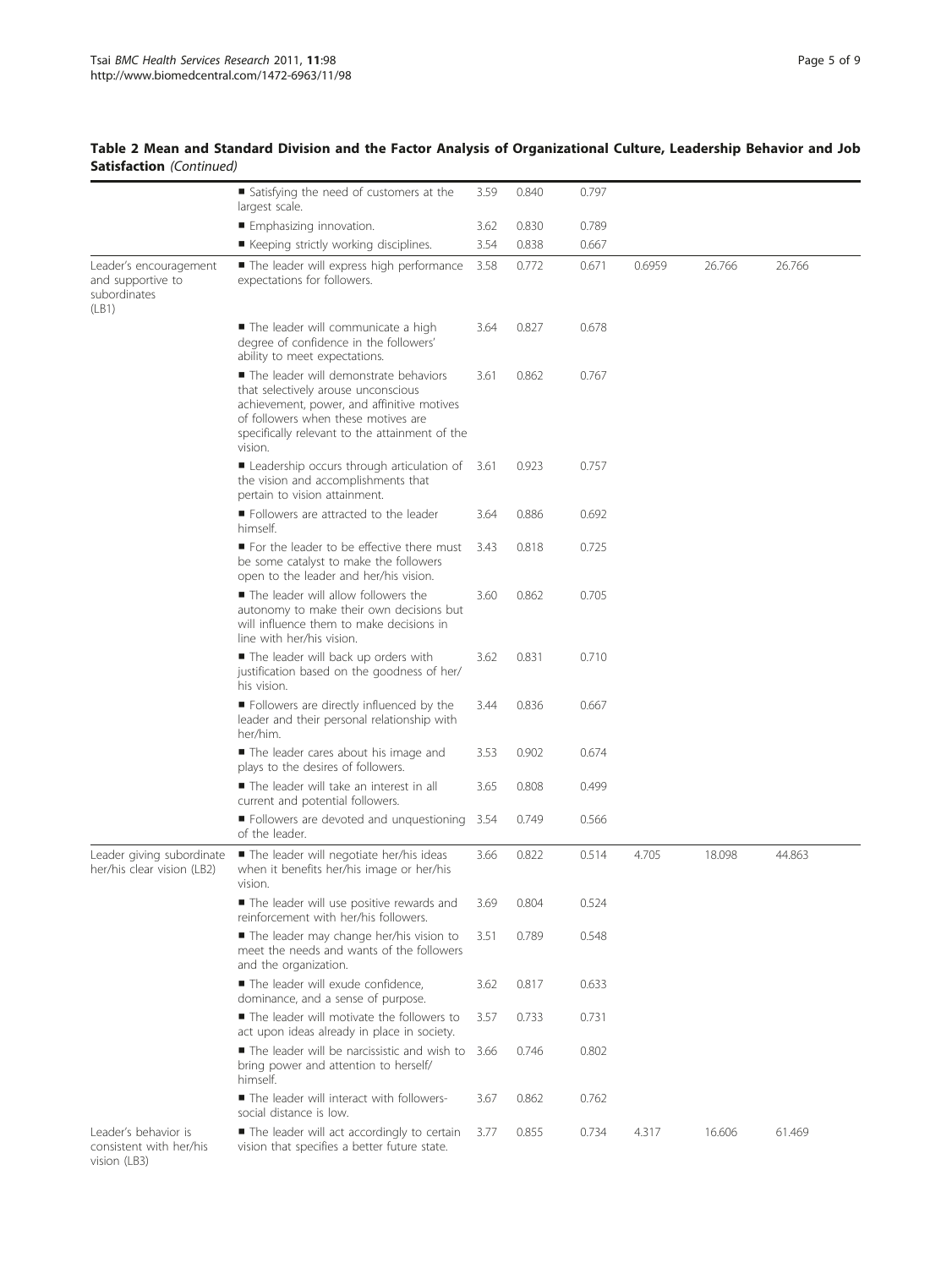## Table 2 Mean and Standard Division and the Factor Analysis of Organizational Culture, Leadership Behavior and Job Satisfaction (Continued)

|                                                                                                | ■ The leader will strive toward distal rather<br>than proximal goals.                                                                          | 3.72 | 0.847 | 0.789 |       |        |        |
|------------------------------------------------------------------------------------------------|------------------------------------------------------------------------------------------------------------------------------------------------|------|-------|-------|-------|--------|--------|
|                                                                                                | The leader will communicate messages<br>that contain references to her/his overall<br>vision.                                                  | 3.68 | 0.843 | 0.784 |       |        |        |
|                                                                                                | The leader will behaviorally role model<br>the values implied by the vision by personal<br>example.                                            | 3.77 | 0.781 | 0.561 |       |        |        |
| Leader is persuasive in<br>convincing subordinates<br>to acknowledging her/his<br>vision (LB4) | The leader will excel in persuading<br>people to agree with her/him.                                                                           | 3.50 | 0.862 | 0.494 | 2.580 | 9.923  | 71.392 |
|                                                                                                | The leader will try to persuade those who 3.42<br>disagree with her/his vision to agree with it.                                               |      | 0.759 | 0.883 |       |        |        |
|                                                                                                | The leader will delegate authority for the<br>attainment of her/his vision.                                                                    | 3.58 | 0.739 | 0.655 |       |        |        |
| Working partners (JS1)                                                                         | I am satisfied with the communication<br>status between colleagues within my<br>department.                                                    | 3.79 | 0.767 | 0.602 | 2.501 | 20.839 | 20.839 |
|                                                                                                | I am satisfied with the communication<br>status between my department and other<br>departments.                                                | 3.48 | 0.736 | 0.809 |       |        |        |
|                                                                                                | I am satisfied with the team I worked<br>with in my department as well as other<br>departments.                                                | 3.56 | 0.748 | 0.880 |       |        |        |
|                                                                                                | I am satisfied with the team formed<br>within my own department.                                                                               | 3.67 | 0.765 | 0.709 |       |        |        |
| Rewards and welfare (JS2)                                                                      | I am satisfied with my remuneration<br>because by comparing the amount of<br>workload with other department, I actually<br>have less workload. | 2.56 | 1.198 | 0.925 | 2.397 | 19.973 | 40.812 |
|                                                                                                | I am satisfied with the welfare provided<br>by the hospital.                                                                                   | 2.74 | 1.100 | 0.903 |       |        |        |
| Superior (JS3)                                                                                 | ■ Whenever I require assistance, a<br>supervisor is always there to help.                                                                      | 3.77 | 0.781 | 0.869 | 2.302 | 19.182 | 59.994 |
|                                                                                                | A particular supervisor will always listen<br>to my issues and assist me in resolving<br>those issues.                                         | 3.66 | 0.780 | 0.770 |       |        |        |
|                                                                                                | Until now I am very satisfied with my job. 3.39                                                                                                |      | 0.895 | 0.575 |       |        |        |
| Job recognition<br>(JS4)                                                                       | I will be recognized when I perform<br>outstandingly.                                                                                          | 3.61 | 0.749 | 0.722 | 1.969 | 16.405 | 76.400 |
|                                                                                                | I I will be rewarded if I provided good<br>service to the patients.                                                                            | 3.41 | 0.863 | 0.745 |       |        |        |
|                                                                                                | ■ My role is considered very important to<br>some people.                                                                                      | 3.84 | 0.786 | 0.611 |       |        |        |

Note: The leader is mean nursing director.

leader will behaviorally role model the values implied by the vision by personal example". The second highest score was 3.69: "the leader will use positive rewards and reinforcement with his followers." The lowest score was 3.42: "the leader will try to persuade those who disagree with his vision to agree with it" (see Table [2](#page-3-0)).

The average score for job satisfaction was between 3.84 and 2.56, where the highest score was 3.84: "to certain people my work is extremely important." The second highest score was "I am satisfied with how

colleagues communicate with each other in the office." The lowest score was 2.56: "I am satisfied with my salary as I have less workload compared to other employees in other divisions" (see Table [2\)](#page-3-0).

#### Inferential statistical analysis

In relation to the 4 dimensions of organizational culture (employee orientation, customer focus, emphasizing responsibility, and emphasizing cooperation), the 4 dimensions of leadership behavior (leader's encouragement and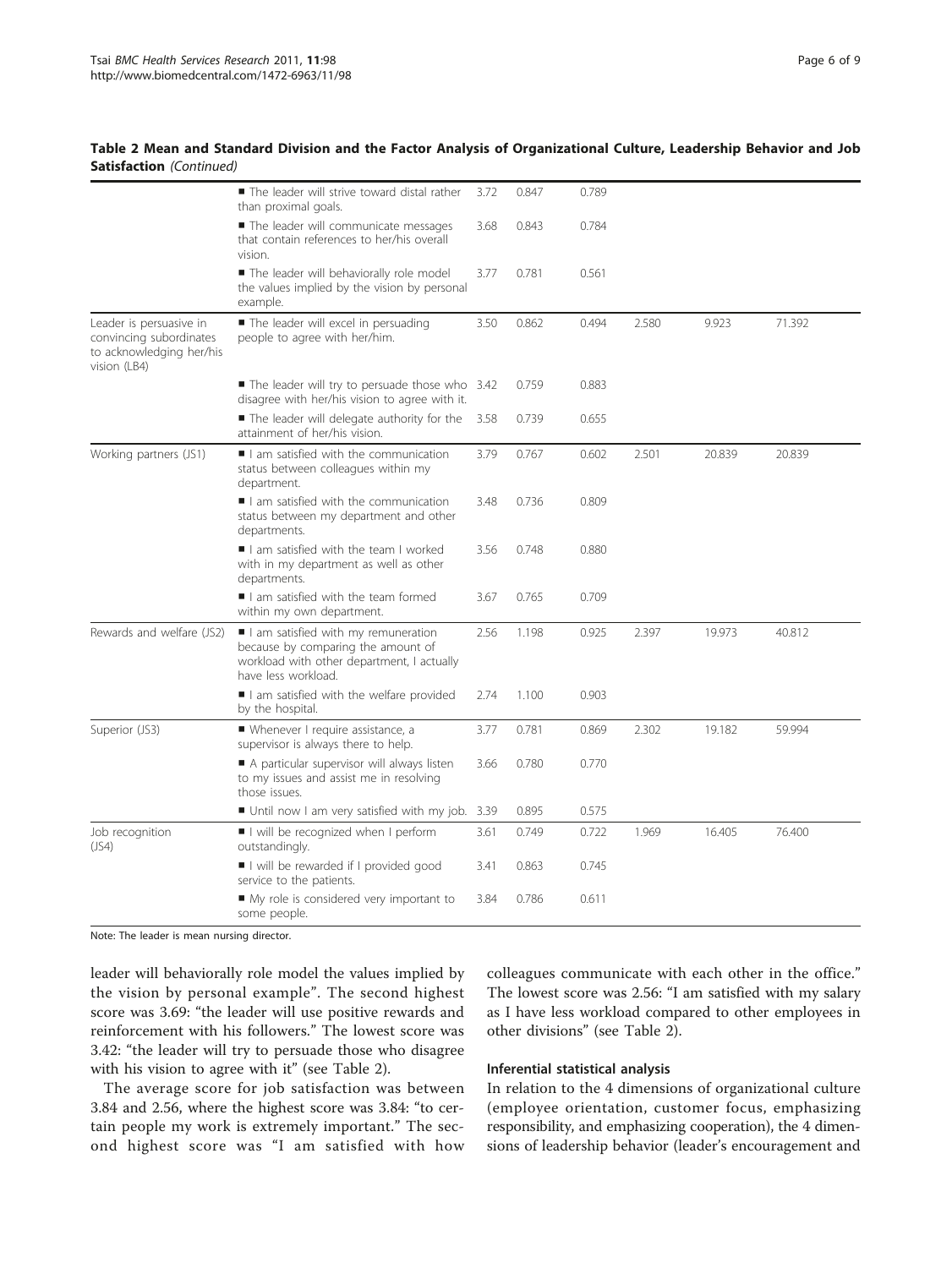| <b>Variables</b>  |                 | <b>Organizational Culture</b> |                 |                 |           | Leadership Behavior<br><b>Job Satisfaction</b> |                 |           |           |           |                 |      |
|-------------------|-----------------|-------------------------------|-----------------|-----------------|-----------|------------------------------------------------|-----------------|-----------|-----------|-----------|-----------------|------|
| <b>Dimensions</b> | OC <sub>1</sub> | OC <sub>2</sub>               | OC <sub>3</sub> | OC <sub>4</sub> | LB1       | LB2                                            | LB <sub>3</sub> | LB4       | JS1       | JS 2      | JS <sub>3</sub> | JS 4 |
| OC1               |                 |                               |                 |                 |           |                                                |                 |           |           |           |                 |      |
| OC <sub>2</sub>   | $0.604**$       |                               |                 |                 |           |                                                |                 |           |           |           |                 |      |
| OC <sub>3</sub>   | $0.597**$       | $0.782**$                     |                 |                 |           |                                                |                 |           |           |           |                 |      |
| OC4               | $0.678**$       | $0.618**$                     | $0.601**$       |                 |           |                                                |                 |           |           |           |                 |      |
| LB1               | $0.512***$      | $0.359**$                     | $0.366**$       | $0.405**$       |           |                                                |                 |           |           |           |                 |      |
| LB <sub>2</sub>   | $0.413**$       | $0.489**$                     | $0.552**$       | $0.523**$       | $0.770**$ |                                                |                 |           |           |           |                 |      |
| LB3               | $0.345**$       | $0.449**$                     | $0.444**$       | $0.453**$       | $0.746**$ | $0.744**$                                      |                 |           |           |           |                 |      |
| LB4               | $0.297**$       | $0.338**$                     | $0.406**$       | $0.343**$       | $0.562**$ | $0.632**$                                      | $0.516**$       |           |           |           |                 |      |
| JS1               | $0.350**$       | $0.360**$                     | $0.390**$       | $0.381**$       | $0.439**$ | $0.411***$                                     | $0.329**$       | $0.341**$ |           |           |                 |      |
| JS <sub>2</sub>   | $0.521***$      | $0.234**$                     | $0.145*$        | $0.352**$       | $0.174*$  | 0.138                                          | 0.057           | $0.165*$  | $0.170*$  |           |                 |      |
| JS3               | $0.481**$       | $0.386**$                     | $0.427**$       | $0.407**$       | $0.657**$ | $0.539**$                                      | $0.447**$       | $0.313**$ | $0.502**$ | $0.338**$ |                 |      |
| JS4               | $0.530**$       | $0.357**$                     | $0.341**$       | $0.374**$       | $0.906**$ | $0.698**$                                      | $0.607**$       | $0.503**$ | $0.362**$ | $0.234**$ | $0.575**$       |      |

Table 3 Correlation Analysis among Organizational Culture, Leadership Behavior and Job Satisfaction

Note \*\*Correlation is significant at the 0.01 level (2-tailed). \* Correlation is significant at the 0.05 level (2-tailed).

support to subordinates, leader giving subordinates her/his clear vision, leader's behavior is consistent with the her/his vision and leader is persuasive in convincing subordinates to acknowledge the her/his vision), and the 4 dimensions of job satisfaction (working partners, rewards and welfare, superior and job recognition), variable analysis was carried out. The results of the analysis showed that only 2 dimensions from "leader giving subordinates her/his clear vision" and "behavior consistent with her/his vision" and "reward and welfare" under the job satisfaction were not significantly correlated, whereas the other dimensions showed significant correlation. The results also showed that organizational culture, leadership behavior and job satisfaction were positively associated with hypotheses one to three, which were supported (see Table 3).

Table 4 presents the results of several regression analyses. H1 was supported, as organizational culture was

Table 4 The Linear Regression of Organizational Culture, Leadership Behavior and Job Satisfaction

|                               | Leadership<br><b>Behavior</b><br>(H1) | Job<br>Satisfaction<br>(H3) | Job<br>Satisfaction<br>(H2) |
|-------------------------------|---------------------------------------|-----------------------------|-----------------------------|
|                               | $\beta$ (t value)                     | $\beta$ (t value)           | $\beta$ (t value)           |
| Organizational<br>Culture     | $.55(9.37***)$                        | $.66(12.26***)$             | $.47(7.87***)$              |
| Leadership<br><b>Behavior</b> |                                       |                             | $.33(5.53***)$              |
| $AR^2$                        | .31                                   | .43                         | .08†                        |
| AF value                      | 87.83***                              | $150.29***$                 | 30.58***                    |
| Overall $R^2$                 | .31                                   | .43                         | .51                         |
| Overall F value               | 87.83***                              | $150.29***$                 | 101.66***                   |
| Degree of<br>freedom          | 1, 198                                | 1, 198                      | 2, 197                      |

Note: \*\*\*  $p$  <.001,  $\beta$ = standardized regression coefficient, t value = test statistics of  $\beta$ ,

 $\dagger \Delta R^2$  is the unique variance attributable to leadership behavior independent of organizational culture in the hierarchical regression analysis.

positively associated with leadership behavior ( $\beta = .55$ , p < .001). H3 was also supported as organizational culture was positively related to job satisfaction ( $\beta$  = .66,  $p$  < .001). Finally, H2 was supported as the partial regression coefficient of leadership behavior reached statistically significant ( $\beta$  = .33,  $p$  < .001) after controlling the effect of organizational culture. The unique variance explained attributable to leadership behavior was 8% ( $\Delta F = 30.58$ ,  $p<0.001$ ) independent of organizational culture (see Table 4). The association among there three main variables was illustrated as Figure 1.

## **Discussion**

Casida & Pinto-Zipp [\[17](#page-8-0)] studied nurses in determining the relationship between different leadership styles and organizational cultures, and showed a correlation between leadership and organizational culture, consistent with the findings of our research. However, by adopting regression analysis, we also found that leadership behavior impacts on organizational culture.

Laschinger et al. [[29\]](#page-8-0) proposed that the variables strongly correlated with job satisfaction included role conflict, head nurse leadership, supervisory relationships, autonomy, and stress. Mayo [\[30\]](#page-8-0) argued that the key

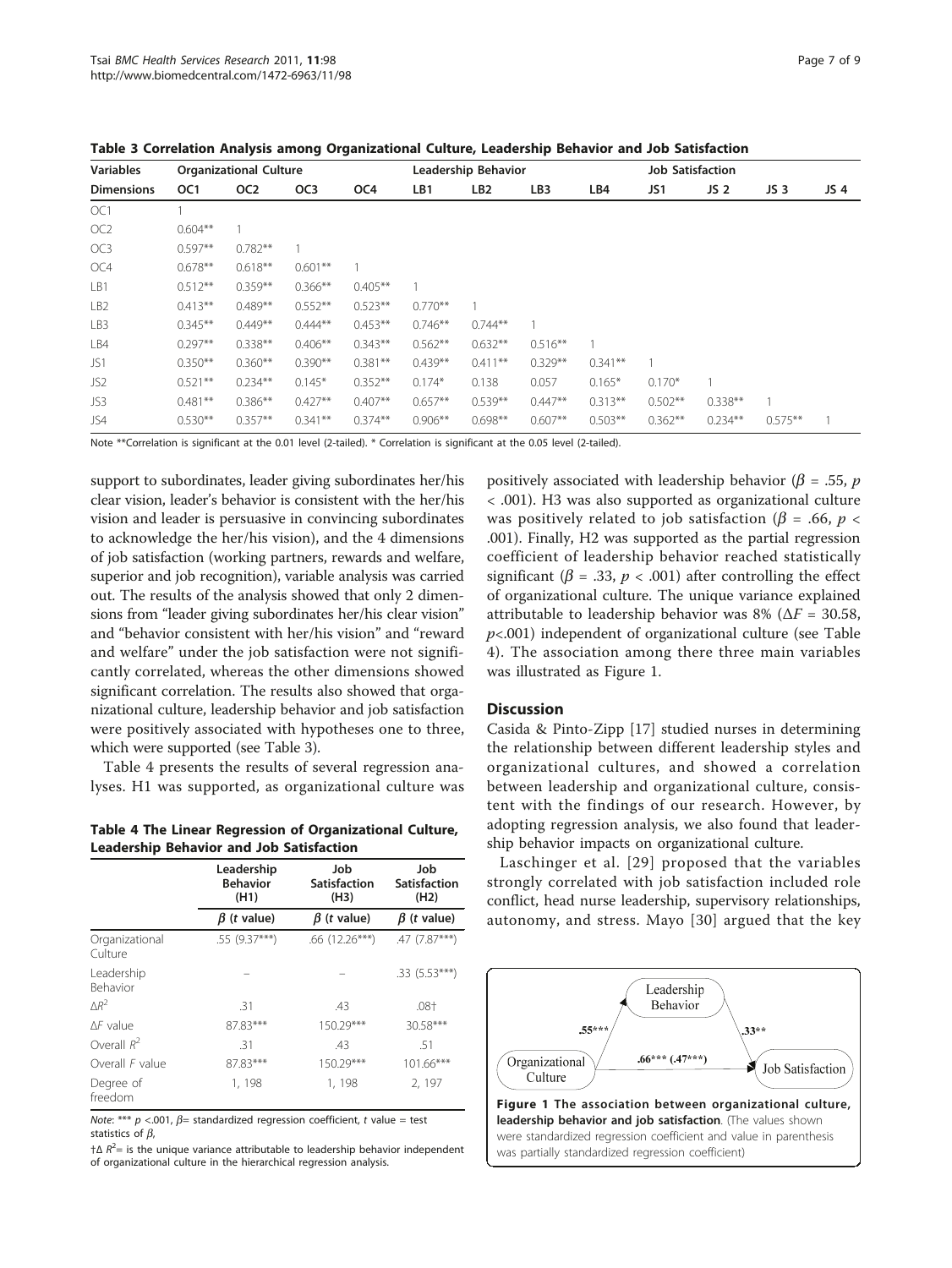determinant of job satisfaction was group interaction, and highlighted the importance of good leadership and satisfying personal relations in the workplace. Management and leadership behavior at the hospital affected nurses' job satisfaction [\[31\]](#page-8-0). The research also discovered that leadership behavior will also influence employee job satisfaction. As well as the abovedescribed individual factors, the research also showed that factors at the organization level, such as the organizational culture, also have an effect on job satisfaction. This result is consistent with the results of Gifford et al. [[32\]](#page-8-0). It is recommended that it is also important for hospital administrators to establish a good organizational infrastructure in addition to improving the working environment in order to increase employee job satisfaction.

Decisions about patient care are often made by a team, rather than by a single individual [\[33\]](#page-8-0). To maintain open communication and better coordination, as well as avoiding possible conflicts, one must rely on the role of leaders to motivate the team to achieve the organization goal. It was found that encouragement and support by leaders, their trust and clear vision, their consistent behavior in this regard and their ability to convince subordinates to acknowledge their vision, can all influence employee job satisfaction. On the other hand, we found that the factors in achieving job satisfaction were not limited to the employee's working environment, but also included interactions between working partners. Good health care requires good team behavior, so it is also recommended that hospital administrators not only establish relationships within the health care teams, but also work to improve these relationships to increase employee job satisfaction.

Academics who study organizational culture as their research topic feel that organizational culture is complex. It will influence different employee attitudes and behavior [\[34](#page-8-0)]; for example Jacobs & Roodt [[35](#page-8-0)] discovered a correlation between employee turnover intentions, knowledge sharing organizational commitment, organizational citizenship behavior, job satisfaction and organizational culture. Other academics have found that organizational culture is also related to organization or employee efficiency. Good examples are an organization's innovative ability [[36\]](#page-8-0), employee effectiveness (e.g. higher levels of goal orientation, self control) [\[37\]](#page-8-0). Kane-Urrabazo [\[20](#page-8-0)] believed that a satisfactory work environment can be created by the employees when an organisation possesses a healthy culture and thus has a positive attitude towards employee work. Therefore the relationship between organisational culture and employee behaviour/attitude has been emphasised by different academics from various fields [[26](#page-8-0)]. Jacobs &

Roodt [\[35](#page-8-0)] showed a positive correlation between organisational culture and employee job satisfaction that is consistent with the findings of our research.

#### Research limitations and future research

Since a wide range of variables were included in our study, only a limited number of clinical nurses were interested in participating. Furthermore, only 2 hospitals were involved in this research; therefore, it is proposed that in view of the response rate, future research should consider adjusting the research variables.

Organizations face challenges in the external environment and changing internal context, and leaders will alter their behavior to adapt to these environment changes. Therefore it is proposed that longitudinal research methods can be adopted in future investigations into how changes in organizational context impact on leadership behavior. Will these changes create a brand new organization culture? And how will these changes in leadership behavior influence employee behavior and their contribution to the organization?

Administrators usually adjust their leadership behavior in order to reach the organizational goal. It is proposed that future research can explore the type of leadership behavior that will shape a particular culture within an organization. Thus, administrators can achieve the objective of shaping a new organization culture by adopting different leadership behavior training programs.

## Conclusion

Culture within an organization is very important, playing a large role in whether or not the organization is a happy and healthy place to work [\[20](#page-8-0)]. Through communicating and promoting the organizational vision to subordinates, and in getting their acknowledgement of the vision, it is possible to influence their work behavior and attitudes. When there is good interaction between the leader and subordinates, there will be contributions to team communication and collaboration, and encouragement of subordinates to accomplish the mission and objectives assigned by the organization, which in turn enhances job satisfaction.

#### Acknowledgements

Special thanks to all persons who assist in distributing questionnaires and those hospital employees who assist in filling out the questionnaires.

#### Author details

<sup>1</sup>Department of Health Policy and Management, Chung Shan Medical University; Taiwan. <sup>2</sup>Department of Medical Management, Chung Shan Medical University Hospital; Taiwan.

Received: 3 September 2010 Accepted: 14 May 2011 Published: 14 May 2011